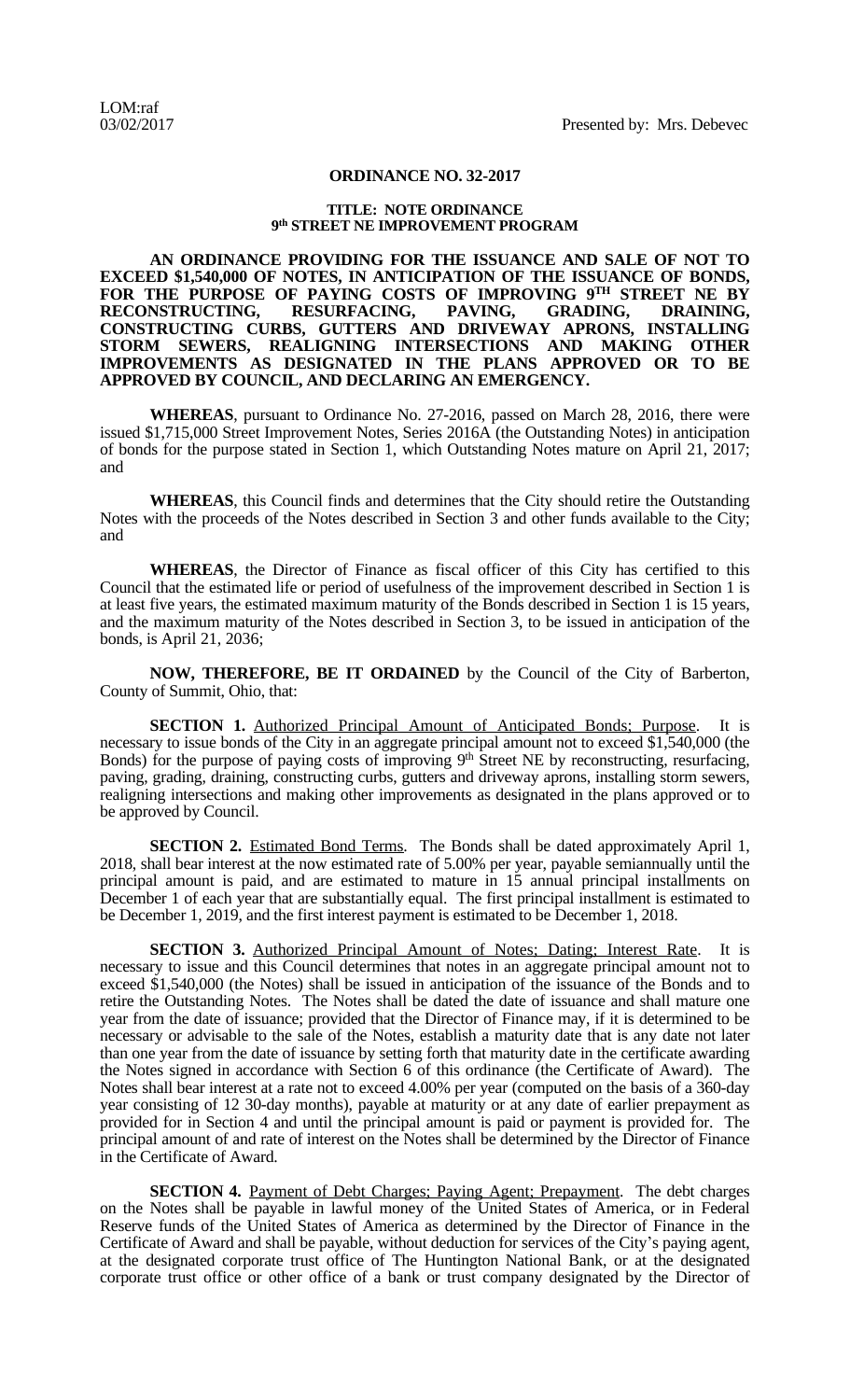Finance in the Certificate of Award after determining that the payment at that bank or trust company will not endanger the funds or securities of the City and that proper procedures and safeguards are available for that purpose, or at the office of the Director of Finance if agreed to by the Director of Finance and the Original Purchaser (as defined in Section 6) (the Paying Agent). If agreed to by the Original Purchaser, the Notes shall be prepayable without penalty or premium at the option of the City at any time prior to maturity (the Prepayment Date) as provided in this ordinance. Prepayment prior to maturity shall be made by deposit with the Paying Agent of the principal amount of the Notes together with interest accrued thereon to the Prepayment Date. The City's right of prepayment shall be exercised by mailing a notice of prepayment, stating the Prepayment Date and the name and address of the Paying Agent, by certified or registered mail to the Original Purchaser and to the Paying Agent not less than seven days prior to the Prepayment Date, unless that notice is waived by the Original Purchaser and the Paying Agent. If money for prepayment is on deposit with the Paying Agent on the Prepayment Date following the giving of that notice (unless the requirement of that notice is waived as stated above), interest on the principal amount prepaid shall cease to accrue on the Prepayment Date, and upon the request of the Director of Finance the Original Purchaser of the Notes shall arrange for the delivery of the Notes at the designated office of the Paying Agent for prepayment, surrender and cancellation.

**SECTION 5.** Form and Execution of Notes; Book Entry System. The Notes shall be signed by the Mayor and the Director of Finance in the name of the City and in their official capacities, provided that one of those signatures may be a facsimile. The Notes shall be issued in the denominations and numbers as requested by the Original Purchaser and approved by the Director of Finance in the Certificate of Award. The entire principal amount may be represented by a single note and may be issued as fully registered securities (for which the Director of Finance will serve as note registrar) and in book entry or other uncertificated form in accordance with Section 9.96 and Chapter 133 of the Revised Code if it is determined by the Director of Finance that issuance of fully registered securities in that form will facilitate the sale and delivery of the Notes. The Notes shall not have coupons attached, shall be numbered as determined by the Director of Finance and shall express upon their faces the purpose, in summary terms, for which they are issued and that they are issued pursuant to this ordinance. As used in this section and this ordinance:

"Book entry form" or "book entry system" means a form or system under which (i) the ownership of beneficial interests in the Notes and the principal of, and interest on, the Notes may be transferred only through a book entry, and (ii) a single physical Note certificate is issued by the City and payable only to a Depository or its nominee, with such Notes "immobilized" in the custody of the Depository or its agent for that purpose. The book entry maintained by others than the City is the record that identifies the owners of beneficial interests in the Notes and that principal and interest.

"Depository" means any securities depository that is a clearing agency under federal law operating and maintaining, with its Participants or otherwise, a book entry system to record ownership of beneficial interests in the Notes or the principal of, and interest on, the Notes and to effect transfers of the Notes, in book entry form, and includes and means initially The Depository Trust Company (a limited purpose trust company), New York, New York.

"Participant" means any participant contracting with a Depository under a book entry system and includes security brokers and dealers, banks and trust companies, and clearing corporations.

The Notes may be issued to a Depository for use in a book-entry system and, if and as long as a book-entry system is utilized, (i) the Notes may be issued in the form of a single Note made payable to the Depository or its nominee and immobilized in the custody of the Depository or its agent for that purpose; (ii) the beneficial owners in book-entry form shall have no right to receive the Notes in the form of physical securities or certificates; (iii) ownership of beneficial interests in book-entry form shall be shown by book-entry on the system maintained and operated by the Depository and its Participants, and transfers of the ownership of beneficial interests shall be made only by book-entry by the Depository and its Participants; and (iv) the Notes as such shall not be transferable or exchangeable, except for transfer to another Depository or to another nominee of a Depository, without further action by the City.

If any Depository determines not to continue to act as a Depository for the Notes for use in a book-entry system, the Director of Finance may attempt to establish a securities depository/bookentry relationship with another qualified Depository. If the Director of Finance does not or is unable to do so, the Director of Finance, after making provision for notification of the beneficial owners by the then Depository and any other arrangements deemed necessary, shall permit withdrawal of the Notes from the Depository, and shall cause the Notes in bearer or payable to order form to be signed by the officers authorized to sign the Notes and delivered to the assigns of the Depository or its nominee, all at the cost and expense (including any costs of printing), if the event is not the result of City action or inaction, of those persons requesting such issuance.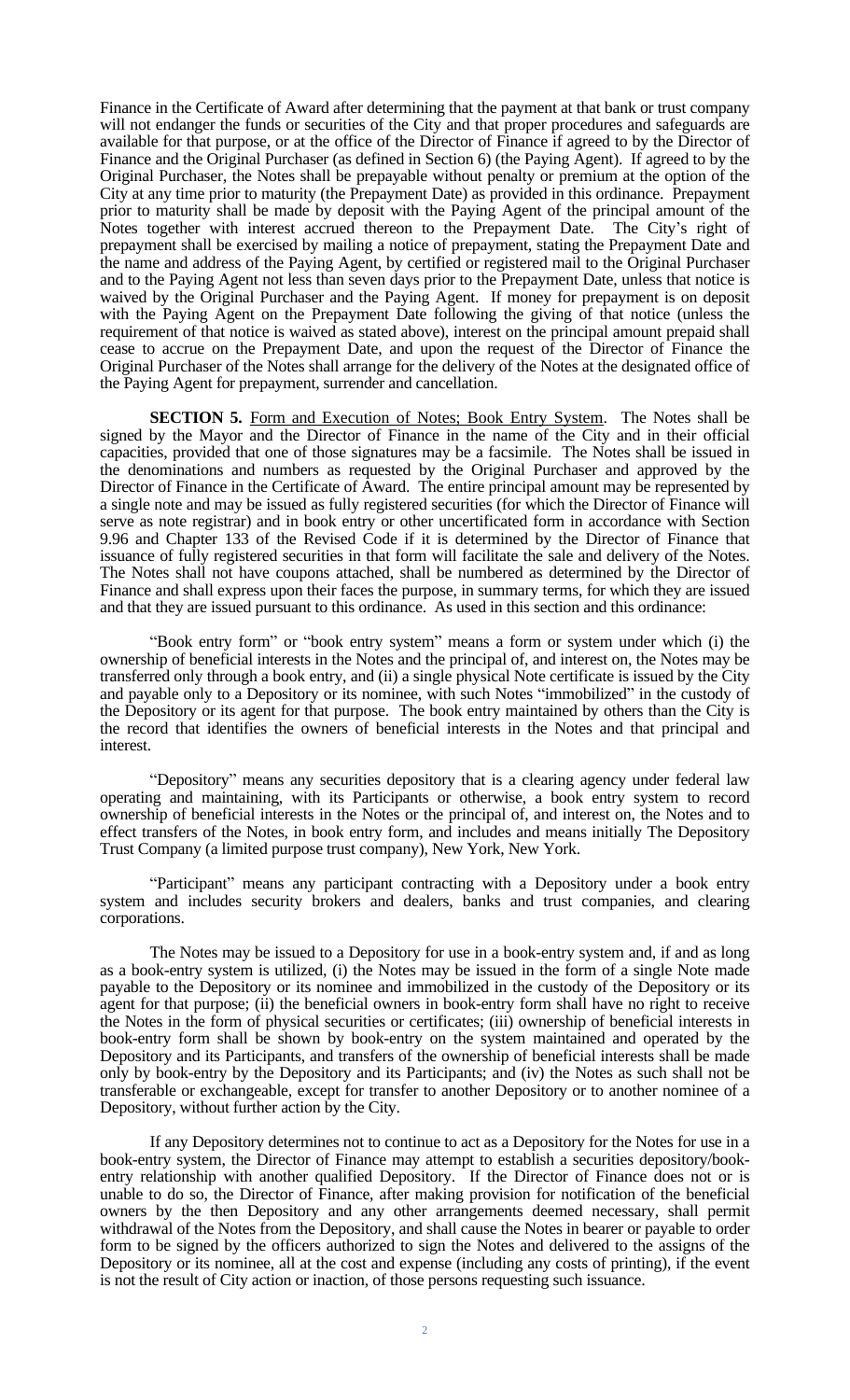The Director of Finance is also hereby authorized and directed, to the extent necessary or required, to enter into any agreements determined necessary in connection with the book-entry system for the Notes, after determining that the signing thereof will not endanger the funds or securities of the City.

**SECTION 6.** Award and Sale of the Notes. The Notes shall be sold at not less than par plus accrued interest to the original purchaser designated by the Director of Finance in the Certificate of Award (the Original Purchaser) in accordance with law and the provisions of this ordinance. The Director of Finance shall sign the Certificate of Award referred to in Section 3 evidencing that sale to the Original Purchaser, cause the Notes to be prepared, and have the Notes signed and delivered, together with a true transcript of proceedings with reference to the issuance of the Notes if requested by the Original Purchaser, to the Original Purchaser upon payment of the purchase price. The Mayor, the Director of Finance, the Director of Law, the Clerk of Council and other City officials, as appropriate, are each authorized and directed to sign any transcript certificates, financial statements and other documents and instruments and to take such actions as are necessary or appropriate to consummate the transactions contemplated by this ordinance. The Director of Finance is authorized, if it is determined to be in the best interest of the City, to combine the issue of Notes with one or more other note issues of the City into a consolidated note issue pursuant to Section 133.30(B) of the Revised Code.

**SECTION 7.** Application of Note Proceeds. The proceeds from the sale of the Notes, except any premium and accrued interest, shall be paid into the proper fund or funds and those proceeds are appropriated and shall be used for the purpose for which the Notes are being issued. Any portion of those proceeds representing premium and accrued interest shall be paid into the Bond Retirement Fund.

**SECTION 8.** Application and Pledge of Bond or Renewal Note Proceeds or Excess Funds. The par value to be received from the sale of the Bonds or of any renewal notes and any excess funds resulting from the issuance of the Notes shall, to the extent necessary, be used to pay the debt charges on the Notes at maturity and are pledged for that purpose.

**SECTION 9.** Provisions for Tax Levy. During the year or years in which the Notes are outstanding, there shall be levied on all the taxable property in the City, in addition to all other taxes, the same tax that would have been levied if the Bonds had been issued without the prior issuance of the Notes. The tax shall be within the ten-mill limitation imposed by law, shall be and is ordered computed, certified, levied and extended upon the tax duplicate and collected by the same officers, in the same manner, and at the same time that taxes for general purposes for each of those years are certified, levied, extended and collected, and shall be placed before and in preference to all other items and for the full amount thereof. The proceeds of the tax levy shall be placed in the Bond Retirement Fund, which is irrevocably pledged for the payment of the debt charges on the Notes or the Bonds when and as the same fall due. In each year to the extent money from the municipal income tax is available for the payment of the debt charges on the Notes or Bonds and is appropriated for that purpose, the amount of the tax shall be reduced by the amount of the money so available and appropriated in compliance with the covenant hereinafter set forth. To the extent necessary, the debt charges on the Notes or Bonds shall be paid from municipal income taxes lawfully available therefor under the Constitution and laws of the State of Ohio and ordinances of the City, and the City covenants, subject and pursuant to such authority, including particularly Revised Code Sections 133.05(B)(7) and 5705.51(A)(5) and (D), to appropriate annually from those municipal income taxes such amount as is necessary to meet such annual debt charges. Nothing in this Section in any way diminishes the pledge of the full faith and credit and property taxing power of the City to the prompt payment of the debt charges on the Notes or Bonds.

**SECTION 10.** Federal Tax Considerations. The City covenants that it will use, and will restrict the use and investment, of the proceeds of the Notes in such manner and to such extent as may be necessary so that (a) the Notes will not (i) constitute arbitrage bonds, private activity bonds or hedge bonds under Sections 141, 148 or 149 of Internal Revenue Code of 1986, as amended (the Code) or (ii) be treated other than as bonds to which Section 103 of the Code applies and (b) the interest thereon will not be treated as a preference item under Section 57 of the Code.

The City further covenants that (a) it will take or cause to be taken such actions that may be required of it for the interest on the Notes to be and remain excluded from gross income for federal income tax purposes, (b) it will not take or authorize to be taken any actions that would adversely affect that exclusion, and (c) it, or persons acting for it, will, among other acts of compliance, (i) apply the proceeds of the Notes to the governmental purpose of the borrowing, (ii) restrict the yield on investment property, (iii) make timely and adequate payments to the federal government, (iv) maintain books and records and make calculations and reports, and (v) refrain from certain uses of those proceeds, and, as applicable, of property financed with such proceeds, all in such manner and to the extent necessary to assure such exclusion of that interest under the Code.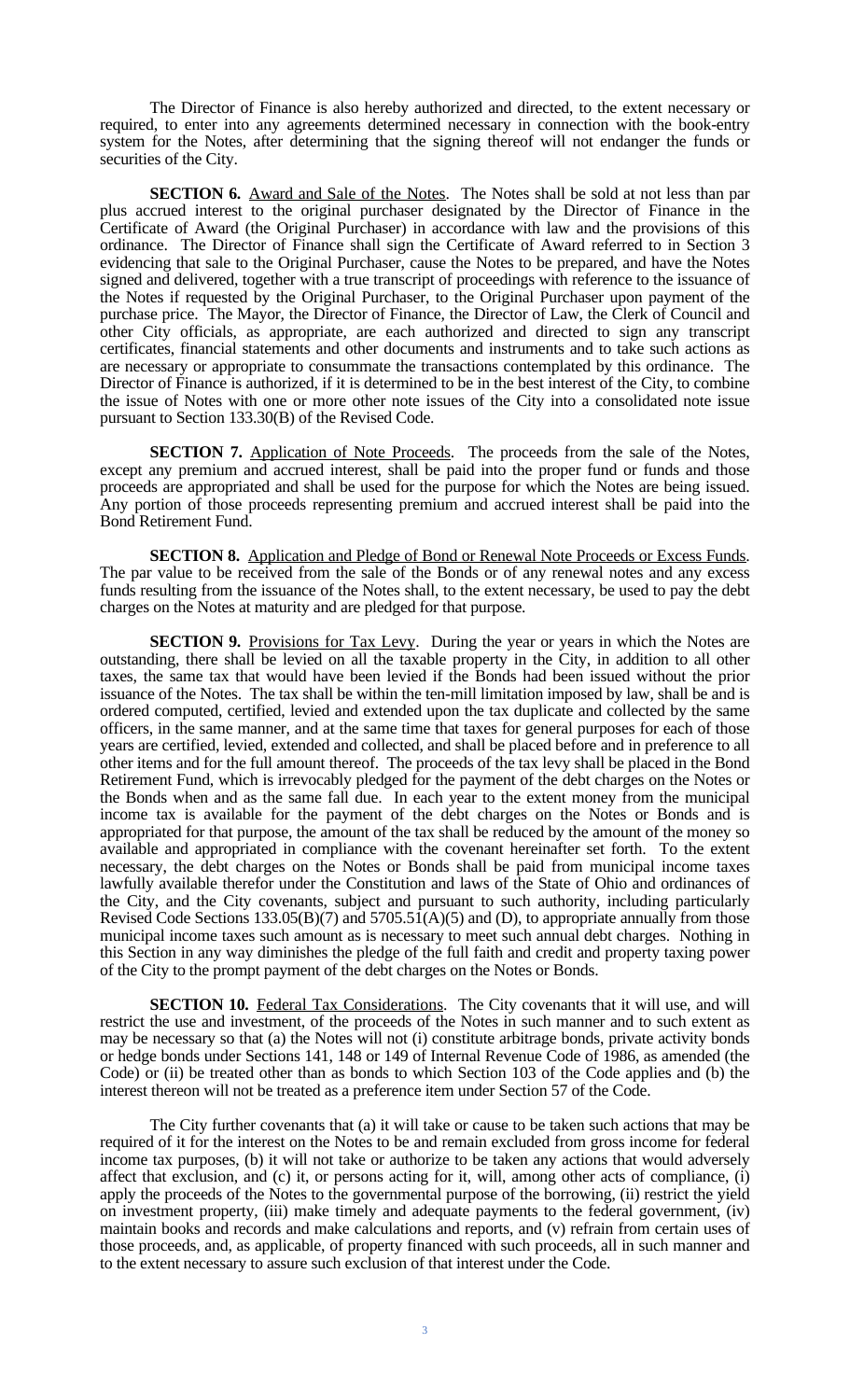The Director of Finance, as the fiscal officer, or any other officer of the City having responsibility for issuance of the Notes is hereby authorized (a) to make or effect any election, selection, designation (including specifically designation or treatment of the Notes as "qualified taxexempt obligations"), choice, consent, approval, or waiver on behalf of the City with respect to the Notes as the City is permitted to or required to make or give under the federal income tax laws, including, without limitation thereto, any of the elections provided for in or available under Section 148 of the Code, for the purpose of assuring, enhancing or protecting favorable tax treatment or status of the Notes or interest thereon or assisting compliance with requirements for that purpose, reducing the burden or expense of such compliance, reducing the rebate amount or payments of penalties, or making payments of special amounts in lieu of making computations to determine, or paying, excess earnings as rebate, or obviating those amounts or payments, as determined by that officer, which action shall be in writing and signed by the officer, (b) to take any and all other actions, make or obtain calculations, make payments, and make or give reports, covenants and certifications of and on behalf of the City, as may be appropriate to assure the exclusion of interest from gross income and the intended tax status of the Notes, and (c) to give one or more appropriate certificates of the City, for inclusion in the transcript of proceedings for the Notes, setting forth the reasonable expectations of the City regarding the amount and use of all the proceeds of the Notes, the facts, circumstances and estimates on which they are based, and other facts and circumstances relevant to the tax treatment of the interest on and the tax status of the Notes.

Each covenant made in this section with respect to the Notes is also made with respect to all issues any portion of the debt service on which is paid from proceeds of the Notes (and, if different, the original issue and any refunding issues in a series of refundings), to the extent such compliance is necessary to assure exclusion of interest on the Notes from gross income for federal income tax purposes, and the officers identified above are authorized to take actions with respect to those issues as they are authorized in this section to take with respect to the Notes.

**SECTION 11.** Certification and Delivery of Ordinance. The Clerk of Council is directed to deliver or cause to be delivered a certified copy of this ordinance and a signed copy of the Certificate of Award to the Summit County Fiscal Officer.

**SECTION 12.** Satisfaction of Conditions for Note Issuance. This Council determines that all acts and conditions necessary to be done or performed by the City or to have been met precedent to and in the issuing of the Notes in order to make them legal, valid and binding general obligations of the City have been performed and have been met, or will at the time of delivery of the Notes have been performed and have been met, in regular and due form as required by law; that the full faith and credit and general property taxing power (as described in Section 9) of the City are pledged for the timely payment of the principal of and interest on the Notes; and that no statutory or constitutional limitation of indebtedness or taxation will have been exceeded in the issuance of the Notes.

**SECTION 13.** Retention of Bond Counsel. The legal services of Squire Patton Boggs (US) LLP, as bond counsel, be and are hereby retained. The legal services shall be in the nature of legal advice and recommendations as to the documents and the proceedings in connection with the issuance and sale of the Notes and the rendering of the necessary legal opinion upon the delivery of the Notes. In rendering those legal services, as an independent contractor and in an attorney-client relationship, that firm shall not exercise any administrative discretion on behalf of the City in the formulation of public policy, expenditure of public funds, enforcement of laws, rules and regulations of the State, the City or any other political subdivision, or the execution of public trusts. That firm shall be paid just and reasonable compensation for those legal services and shall be reimbursed for the actual out-of-pocket expenses it incurs in rendering those legal services. The Director of Finance is authorized and directed to make appropriate certification as to the availability of funds for those fees and any reimbursement and to issue an appropriate order for their timely payment as written statements are submitted by that firm.

**SECTION 14.** Compliance with Open Meeting Requirements. This Council finds and determines that all formal actions of this Council and any of its committees concerning and relating to the passage of this ordinance were taken in an open meeting of this Council or committees, and that all deliberations of this Council and any of its committees that resulted in those formal actions were in meetings open to the public in compliance with the law.

**SECTION 15**. Captions and Headings. The captions and headings in this ordinance are solely for convenience of reference and in no way define, limit or describe the scope or intent of any Sections, subsections, paragraphs, subparagraphs or clauses hereof. Reference to a Section means a section of this ordinance unless otherwise indicated.